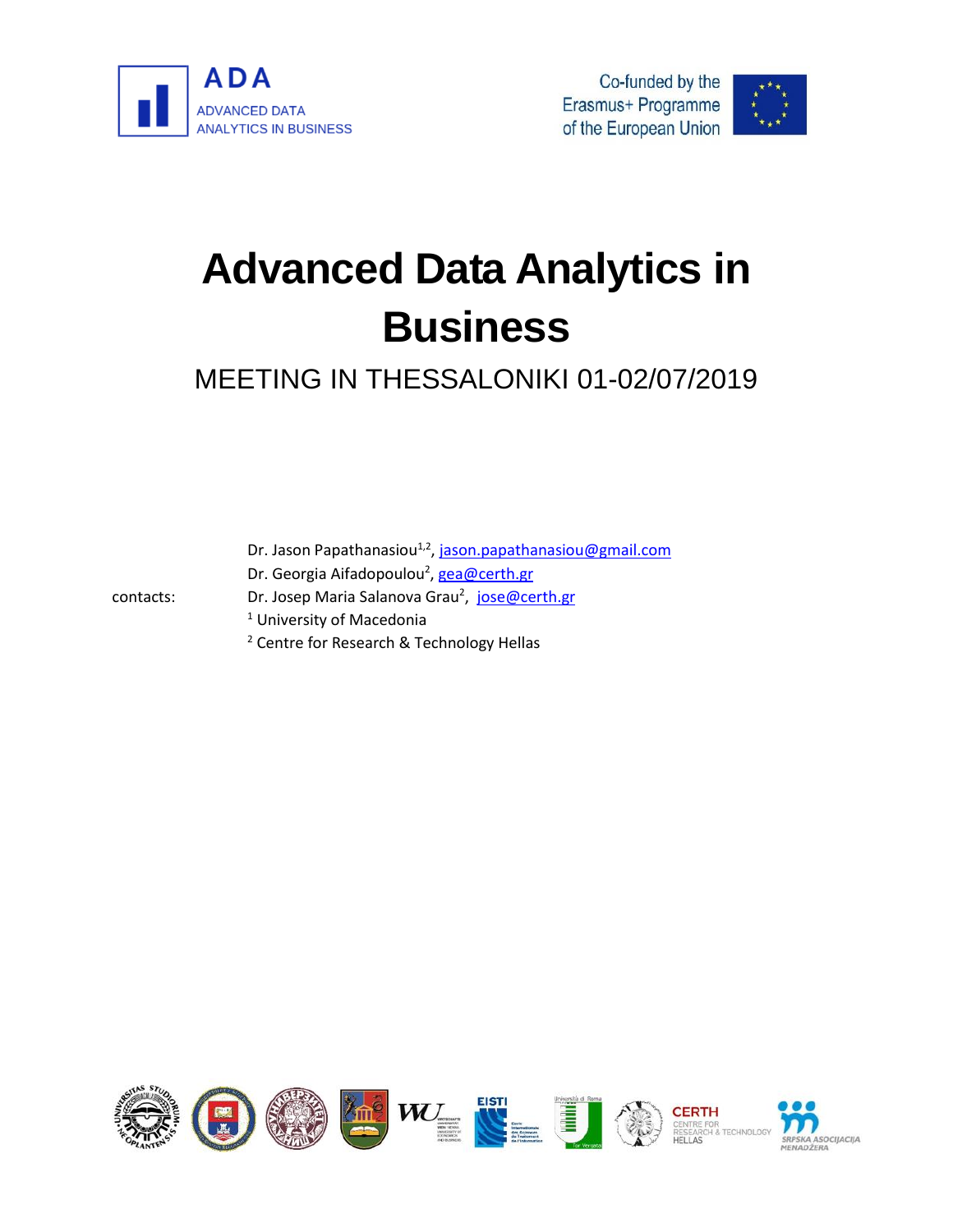| Project acronym:    | ADA                                   |  |
|---------------------|---------------------------------------|--|
| Project full title: | Advanced Data Analytics in Business   |  |
| Project No:         | 598829-EPP-1-2018-1-RS-EPPKA2-CBHE-JP |  |
| Funding scheme:     | ERASMUS+                              |  |
| Project start date: | November 15, 2018                     |  |
| Project duration:   | 36 months                             |  |

| Abstract | This document is the report about study visit to Thessaloniki, on 01-<br>02 July 2019. |
|----------|----------------------------------------------------------------------------------------|
|          |                                                                                        |

| Title of document:          | Advanced Data Analytics in Business Meeting in Thessaloniki 01-<br>02/07/2019 |  |  |
|-----------------------------|-------------------------------------------------------------------------------|--|--|
| Work package:               | WP 2: Preparations for implementation of new master program                   |  |  |
| Activity:                   | 2.4. Study visits of staff from Serbia to EU                                  |  |  |
| Last version date:          | 5/11/2019                                                                     |  |  |
| File name:                  | Report on study visit in Thessaloniki                                         |  |  |
| Number of pages:            | 4                                                                             |  |  |
| <b>Dissemination level:</b> | International                                                                 |  |  |

### VERSIONING AND CONTRIBUTION HISTORY

| Version      | Date      | <b>Revision description</b> | Partner responsible |
|--------------|-----------|-----------------------------|---------------------|
| $\mathsf{v}$ | 5/11/2019 |                             | <b>CERTH</b>        |

#### DISCLAIMER

The European Commission support for the production of this publication does not constitute an endorsement of the contents which reflects the views only of the authors, and the Commission cannot be held responsible for any use which may be made of the information contained therein.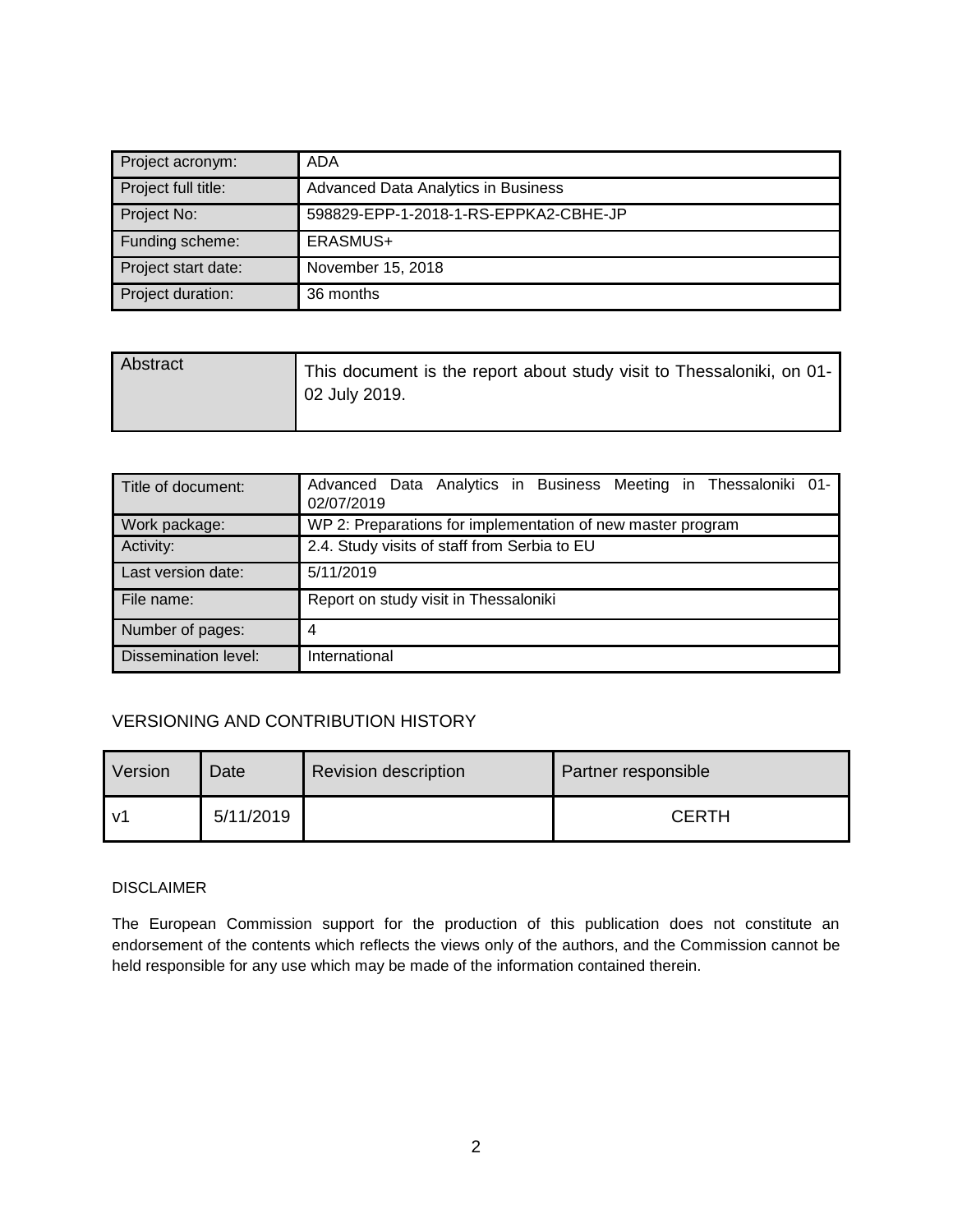## **DAY I (01/07/2019):**

The first day of the ADA meeting in Thessaloniki coincided with the launch of the first Summer School in Digital Supply Chains & Logistics Management which aimed to be combined with professional seminars in the future. The welcome speeches and the keynote presentations of the summer school were attended by the professors of the ADA meeting while some of them delivered lectures during the courses.

Some students of the universities-partners of ADA project had the opportunity to be registered and attended the summer courses taken place from July 1st to July 5th. The aim of the courses was to familiarize students with the latest technological developments and innovations in the field of digital supply chain, including digital infrastructure, production and transport management as well as digital demand.

After the coffee break, ADA participants also attended the Kick-off/inauguration of the Competence Center for Business & Logistics Challenges (CCLBC). The CCLBC was developed as an initiative of Thessaloniki International Technology Center Thess INTEC to support the capacity building of Greek companies, enhance research and achieve business collaborations through both the implementation of new business models and the adoption of new technologies.

The ADA meeting started after the lunch break with the welcome speeches by Prof. Dr. Mirko Savic, University of Novi Sad and Dr. Georgia Aifandopoulou, CERTH-HIT research director. Afterwards, the steering committee meeting leaded by Prof. Dr. Mirko Savic, the project coordinator, started and all the work packages leaders presented the current status of their tasks and the next actions planned. In the final slot, Jelena Stankovic from the University of Niš presented the survey conducted as a part of the ADA project on a sample of managers who are members of the Serbian Association of Managers (SAM). The survey aimed at identify the companies' development stage and understand how data scientists may fit into the current organizational structure. The findings of the survey were discussed and based on inputs and best practices of universities in France, Greece, Austria and Italy, ADA participants focused on the design of new methodologies, courses and master study programs in the field of data analytics that could be provided to students and staff of companies by the Serbian universities.

## **DAY II (02/07/2019):**

The first slot of the second day started with an introduction to smart cities with regards to the transport domain. Various issues were discussed such as how the transport modelling could support smart cities, the back-office infrastructure as well as innovative transport services that exist in smart cities. After the lunch break, Dr. Josep Maria Salanova Grau presented practical case studies from CERTH-HIT experience in passenger transport and freight transport.

More specifically, the presentation included the following sections: